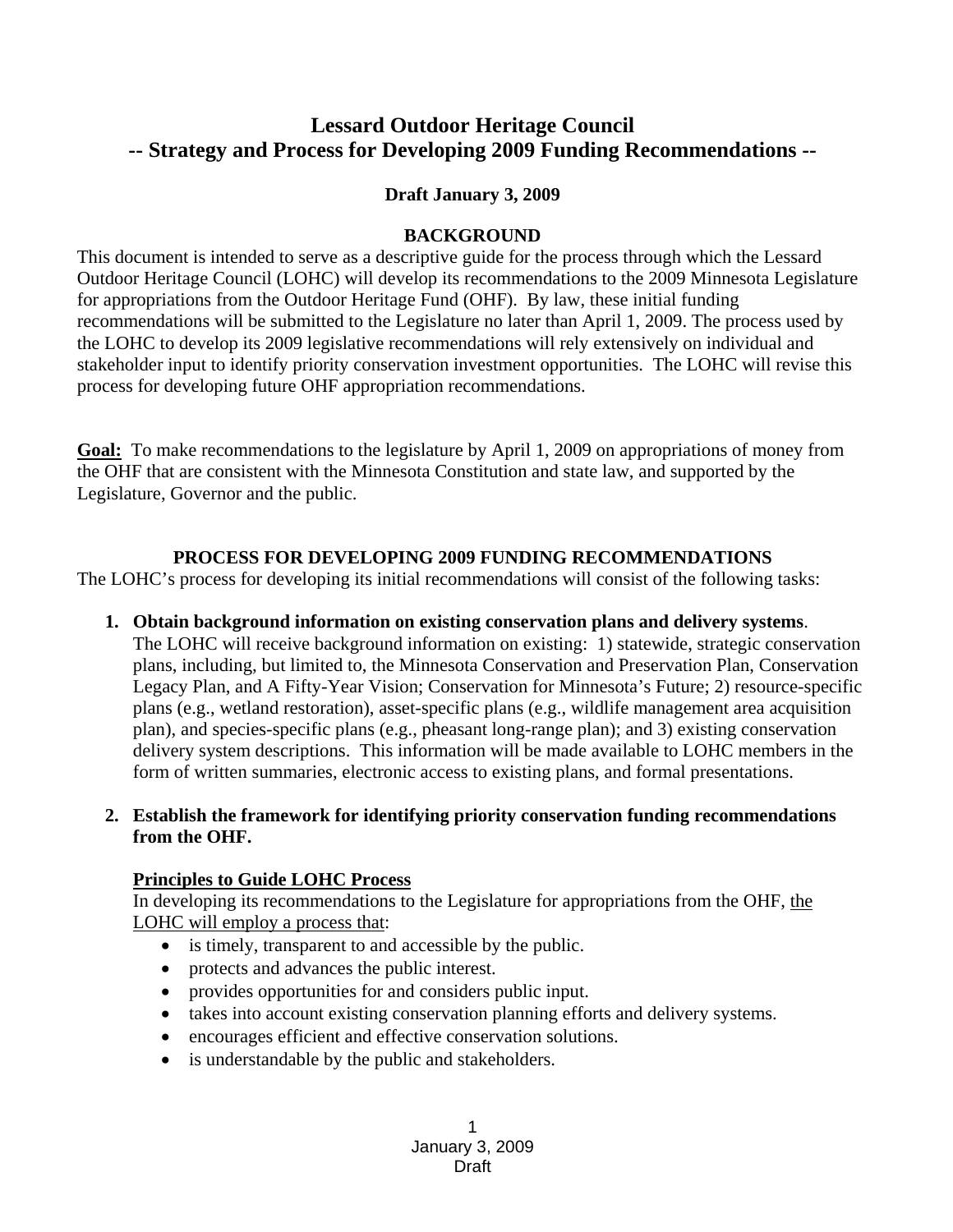## **Minimum Criteria For Funding Requests**

In developing its recommendations to the Legislature for appropriations from the OHF, the LOHC will only consider funding requests that:

- are consistent with the uses of the OHF as specified in Article XI of the Minnesota Constitution and Minnesota Statutes 97A.056,
- show the ability to produce significant, measurable, and enduring resource and/or habitat outcomes.
- clearly identify specific resource and/or habitat outcomes, performance measures, and a plan for measuring, evaluating and publicly reporting these outcomes over time.
- have documented support of the affected local units of government.
- reflect the best available science regarding resource and/or habitat enhancement, restoration, and protection.
- have a plan to sustain the resource and/or habitat outcomes specified, including a plan to finance necessary activities.
- identify funding necessary to fully implement the project/programs(s).
- identify property tax or in-lieu payment of tax consequences and a plan to deal with these consequences.
- limit the state's exposure for additional funding for the project.
- have a process for ensuring transparency and accessibility in all stages of project/program implementation.
- seek funding to supplement (not replace) customary or usual funding sources.
- only acquire permanent easements, if proposing less than fee simple acquisition in real property.
- ensure that land acquired by fee with money from the OHF is open to the public taking of fish and game during the open season unless otherwise provided by law.

# **Criteria of Requesting Organizations**

In developing its recommendations to the Legislature for expenditures from the OHF, the LOHC will only consider requests from organization(s) that:

- have a public record of successful management and implementation of conservation project/program(s) similar in scale, scope, and complexity to the project/program(s) being requested.
- have demonstrated the ability to identify and establish the financial and managerial controls needed to successfully and fully implement the proposed program.
- have an up-to-date external financial audit with no serious negative findings.

# **Criteria For Identifying Conservation Priorities**

In developing its recommendations to the Legislature for appropriations from the OHF, the LOHC will give priority consideration to requests that:

- produce multiple conservation benefits.
- produce conservation benefits across a large geographic area.
- are collaboratively developed by multiple stakeholders and interests.
- have secured matching funds to supplement any OHF appropriations.
- address one-time conservation opportunities that will be lost if not immediately funded.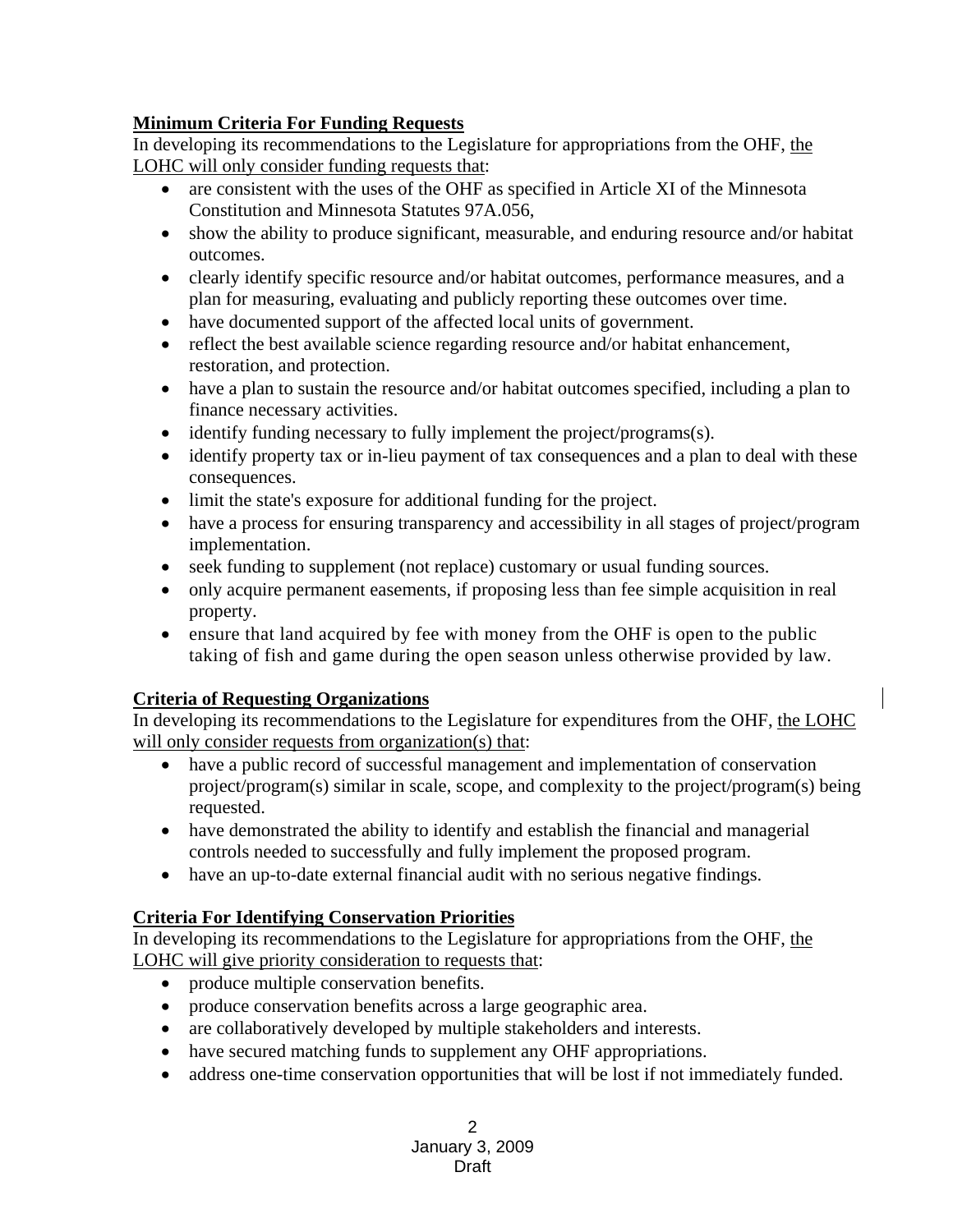### **3. Obtain public input on priority conservation needs.**

The LOHC values timely and meaningful public involvement and input. To achieve this, the LOHC will encourage stakeholders to conduct listening sessions in January 2009, summarize the public input received in writing, and provide these summaries to the LOHC by February 2009. In addition, public input opportunities will be provided at each LOHC meeting. Staff will develop a written summary of this input and provide this summary to LOHC members. The LOHC will also establish a website where public input on conservation funding priorities and strategies can be provided.

### **4. Request stakeholders to identify 2009 conservation funding priorities.**

The LOHC will ask the state's conservation stakeholders to organize and convene open, inclusive, and collaborative processes to identify the highest priority conservation project/program(s) and associated funding requirements. These processes will be organized around the following resource systems: 1) wetlands; 2) prairies; 3) forests; and 4) fish habitat.

For each process associated with the four above-referenced resource systems the LOHC requests a brief report describing the:

- participants involved and a summary of the process employed.
- long-term resource system goals.
- important statewide/regional conservation issues.
- existing conservation partners and partnerships.
- existing initiatives, delivery systems, and funding levels addressing the conservation issues.
- highest priority conservation project/program(s):
	- $\triangleright$  short- and long-term funding requirements.
	- $\triangleright$  anticipated habitat outcomes and associated timelines.
	- $\triangleright$  measures of success and plans to monitor outcomes.
	- $\triangleright$  level of local government support.
	- $\triangleright$  recommended delivery system(s).
- process and criteria used to identify the highest priority conservation project/program(s).

Stakeholders will be requested to present their investment proposals to the LOHC in February 2009.

### **5. Develop recommendations to the Legislature for appropriations from the OHF.**

Based on stakeholder proposals and public input, the LOHC will finalize recommendations to the 2009 Legislature for appropriations from the OHF to protect, enhance, and restore each of the following: 1) wetlands; 2) prairies; 3) forests; and 4) fish habitat. The LOHC will also recommend an appropriation from the OHF for a Conservation Partners Program.

### **GEOGRAPHIC FOCUS OF THE LOHC RECOMMENDATIONS**

Minnesota has geographically diverse resources. Yet, within the state there are distinct ecologicallybased regions defined by distinct natural resource characteristics. These regions have unique conservation and habitat issues that may be best addressed with regionally-tailored protection, restoration, and enhancement strategies. To the extent practical, these regions will be considered by the

> 3 January 3, 2009 Draft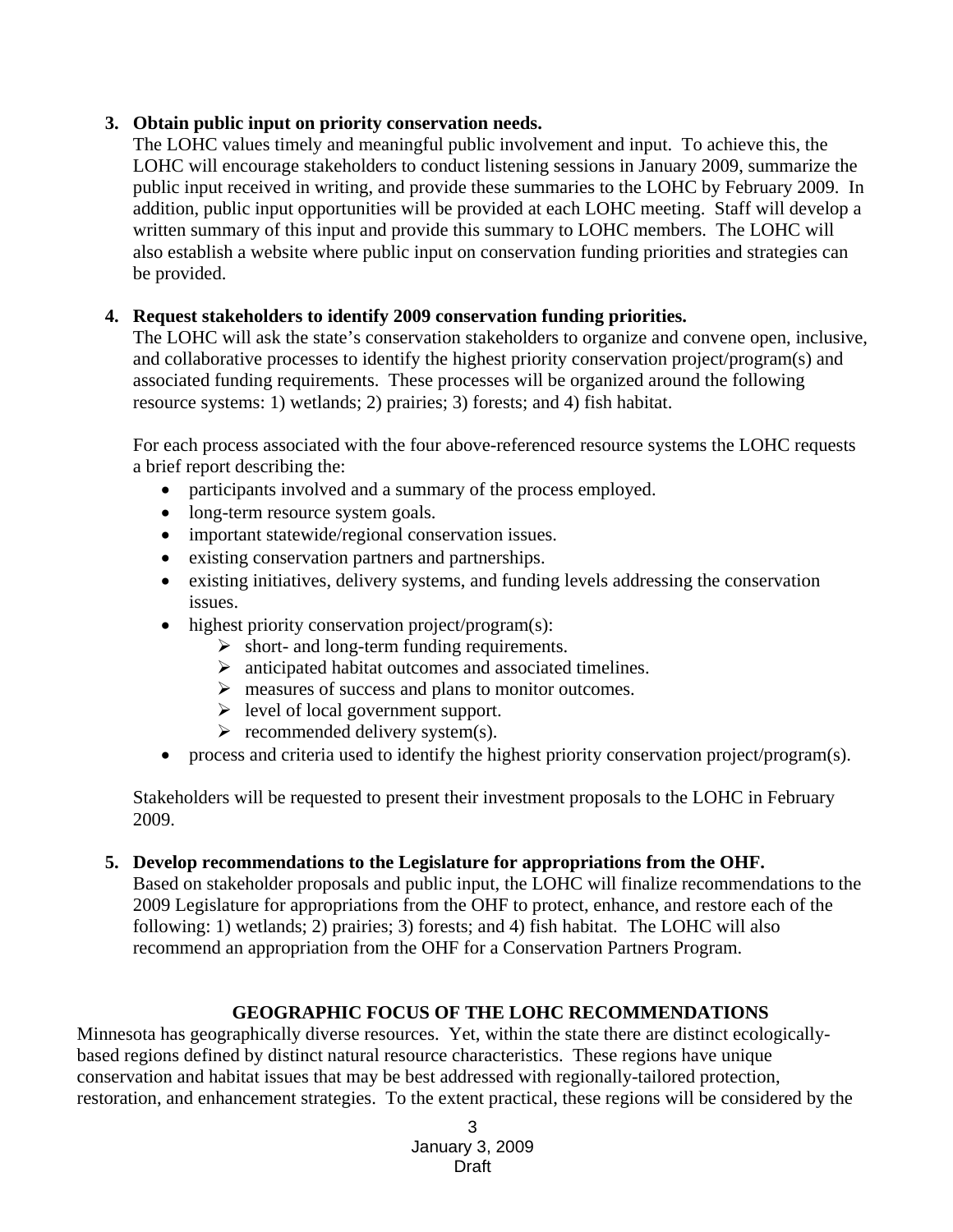LOHC in recommending OHF appropriations to restore, protect, and enhance wetlands, prairies, forests, and habitat for fish, game and wildlife.

#### **DEFINITIONS:**

.

**Restore:** to bring a habitat back to a former state of sustaining fish, game or wildlife. Protect: to maintain the ability of habitat to sustain fish, game or wildlife. Enhance: to increase the ability of habitat to sustain and improve fish, game or wildlife in an ecologically sound manner.